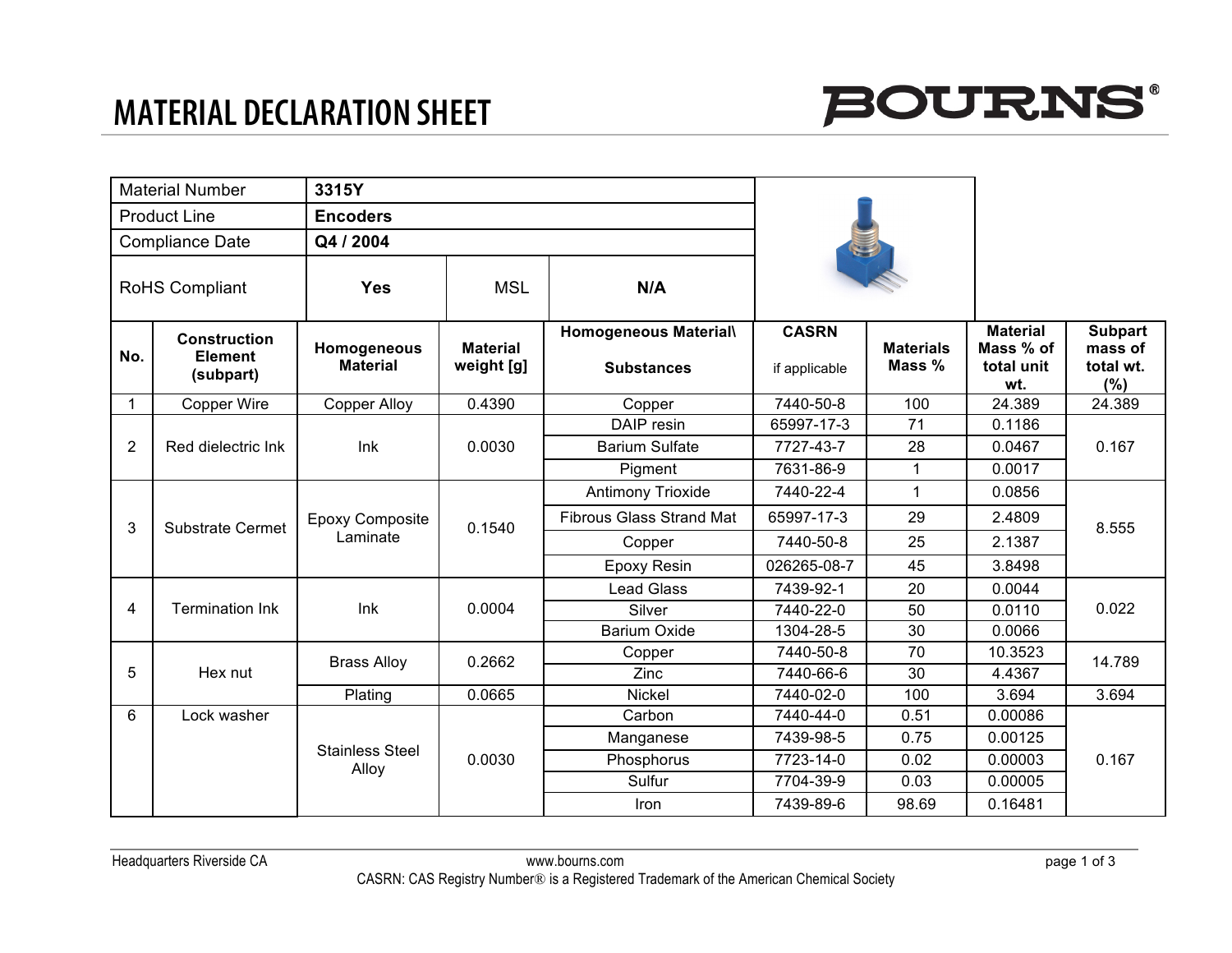## **MATERIAL DECLARATION SHEET**



|                |                            | <b>Zinc Plating</b>       | 0.4850 | Chromium                                              | 7440-47-3    | 0.01            | 0.0027  | 26.944 |
|----------------|----------------------------|---------------------------|--------|-------------------------------------------------------|--------------|-----------------|---------|--------|
|                |                            |                           |        | Tin                                                   | 7440-31-5    | 0.64            | 0.1724  |        |
|                |                            |                           |        | Zinc                                                  | 7440-66-6    | 99.35           | 26.7689 |        |
|                | Housing                    | <b>PBT</b>                | 0.2732 | Polybutylene terephthalate                            | 30965-26-5   | 49              | 7.4372  | 15.178 |
| $\overline{7}$ |                            |                           |        | Glass fiber                                           | 65997-17-3   | $\overline{35}$ | 5.3123  |        |
|                |                            |                           |        | Brominated flame retardant                            | Trade secret | 10              | 1.5178  |        |
|                |                            |                           |        | Antimony trioxide                                     | 1309-64-4    | 6               | 0.9107  |        |
| 8              | O-Ring                     | Silicon Rubber            | 0.0113 | Silicon                                               | 63394-02-5   | 100             | 0.628   | 0.628  |
|                | Rotor / shaft              | <b>PBT</b>                | 0.0002 | Polybutylene terephthalate                            | 30965-26-5   | 55              | 0.0061  | 0.011  |
|                |                            |                           |        | Glass fiber                                           | 65997-17-3   | 30              | 0.0033  |        |
| 9              |                            |                           |        | Antimony trioxide                                     | 1309-64-4    | $\overline{4}$  | 0.0004  |        |
|                |                            |                           |        | <b>Brominated FR (TBBPA</b><br>polycarbonate polymer) | trade secret | 11              | 0.0012  |        |
|                | <b>Nickel Strip</b>        | Ni - Containing<br>Alloys | 0.007  | Copper                                                | 7440-50-8    | 51              | 0.1984  | 0.389  |
| 10             |                            |                           |        | Zinc                                                  | 7440-66-6    | 27              | 0.1050  |        |
|                |                            |                           |        | Manganese                                             | 7349-96-5    | 18              | 0.0700  |        |
|                |                            |                           |        | Nickel                                                | 7440-02-0    | $\overline{4}$  | 0.0156  |        |
|                | <b>Nickel Silver Wire</b>  | <b>Copper Alloy</b>       | 0.0075 | Copper                                                | 7440-50-8    | 55              | 0.2293  | 0.417  |
| 11             |                            |                           |        | Nickel                                                | 7440-02-0    | 18              | 0.0751  |        |
|                |                            |                           |        | Zinc                                                  | 7440-66-6    | 27              | 0.1126  |        |
|                |                            |                           |        | Copper                                                | 7440-50-8    | 70              | 0.1442  |        |
| 12             | Laminated back<br>up strip | <b>Brass Alloy</b>        | 0.0037 | Zinc                                                  | 7440-66-6    | 30              | 0.0618  | 0.206  |